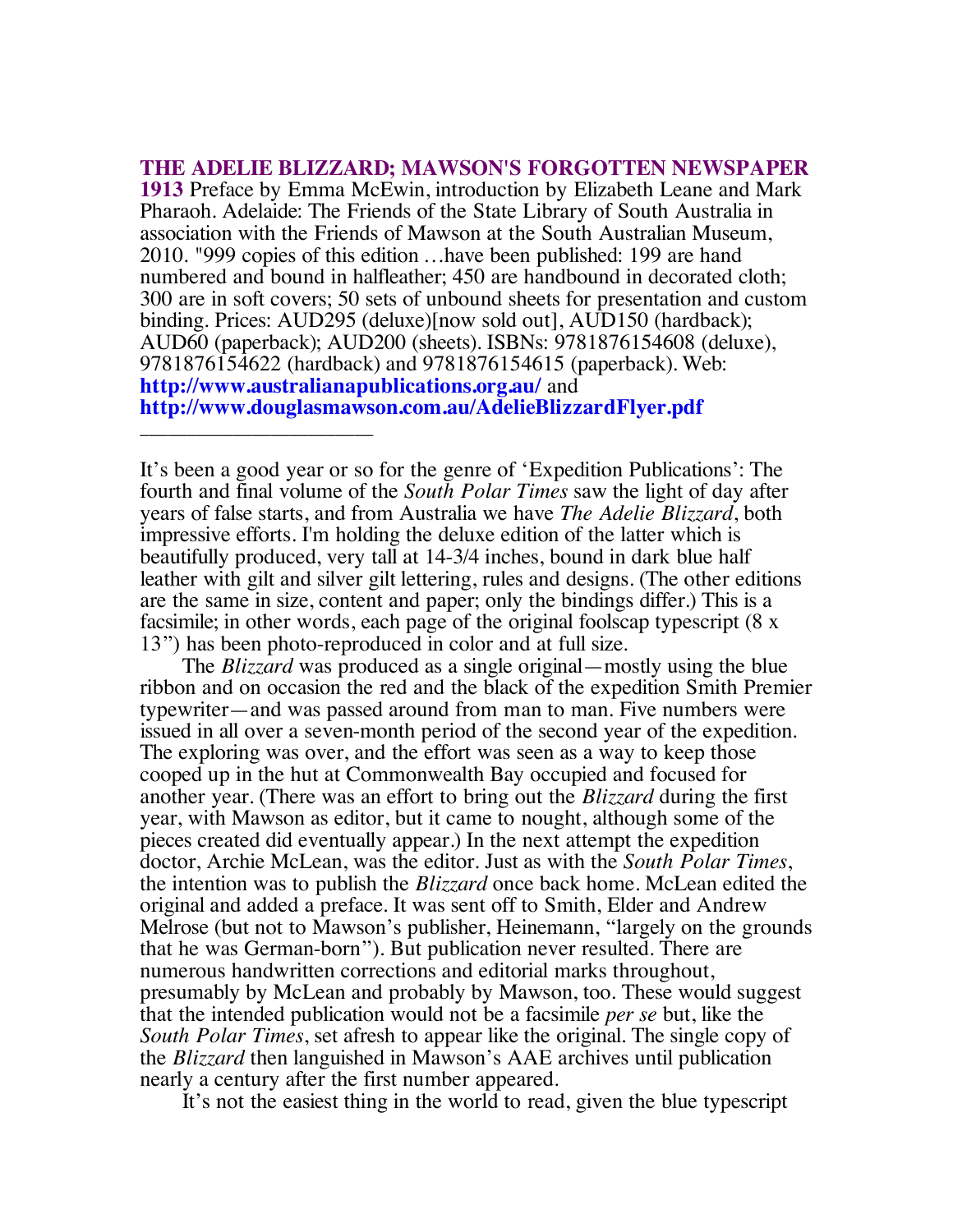(quite a light blue at that), the mostly single-spacing of the text, the many notations and the often lack of spacing between punctuation and words. So one is not likely to curl up with it on an evening. But the important thing is that it does say a lot about the difficulties of life in the Antarctic back in the Heroic Age, and, of course, it is representative of the tenor of the times. What was thought amusing then, may miss the point today. There are no illustrations to speak of (I counted 15 small sketches in the text and two fullpage sketches, some apparently done by Frank Bickerton) and none in color and none particularly interesting or skilfully executed. The early numbers have nicely hand-lettered titles and running heads (the work of Alfred Hodgeman, the cartographer). The heads disappear (replaced with simply typed ones) and the titles largely disappear as well, beginning with the third number, which makes for a far less attractive look. Why, one wonders?

The one-page Preface is by Emma McEwin who is the greatgranddaughter of Mawson. She explains that "writing for the *Adelie Blizzard* provided an outlet for [the men's] thoughts and frustrations in the stifled, strained atmosphere of the hut."

The ten-page double-column Introduction by Elizabeth Leane and Mark Pharaoh (both recognized authorities on expedition newspapers and Douglas Mawson and the AAE, respectively) provides an excellent summary of how this expedition newspaper came to be and some its predessors. In a footnote, we learn that the "men of the Western Party [under Frank Wild] produced their own publication, the *Glacier Tongue*, which unfortunately does not appear to have survived." If it turns up some day, what a find!

The name and birth/death dates and a photograph, plus two or three paragraphs about each member of the Main Party, make the six-page Biographies section very useful.

As to illustrations, each number of the *Blizzard* in this edition is preceded by a full-page frontispiece, at times a detail of a larger work. Three of these are by : J. Van Waterschoot Van Der Gracht, an artist new to me and very good, and one each by Charles Harrisson (painting) and Frank Hurley (photograph). The book itself has as its frontispiece a Hurley photo. In the Introduction there are another two works by Gracht, as well as two sections and a floor plan of the hut. There is a colored image of the *Aurora* by M. Stainforth but nothing is said about this artist. There are three colored maps, one showing the tracks of the *Aurora*, one of Commonwealth Bay and Cape Denison, and one of King George V Land.

*The Home of the Blizzard* devotes just two paragraphs to the newspaper (it also reproduces the Contents page of the first number). "It was the first Antarctic publication which could boast a real cable column of news of the day," Mawson wrote. This explains how the first number (April 1913) includes news of the deaths of Scott and the Polar Party. The outside world had only learned of the tragedy two months before. Lady Scott and Teddy Evans even "found time, God bless them! To tender kind congratulations and sympathy to us…We have to thank the wireless for many kind expressions from the world at large, sympathising with the expedition for the sacrifices of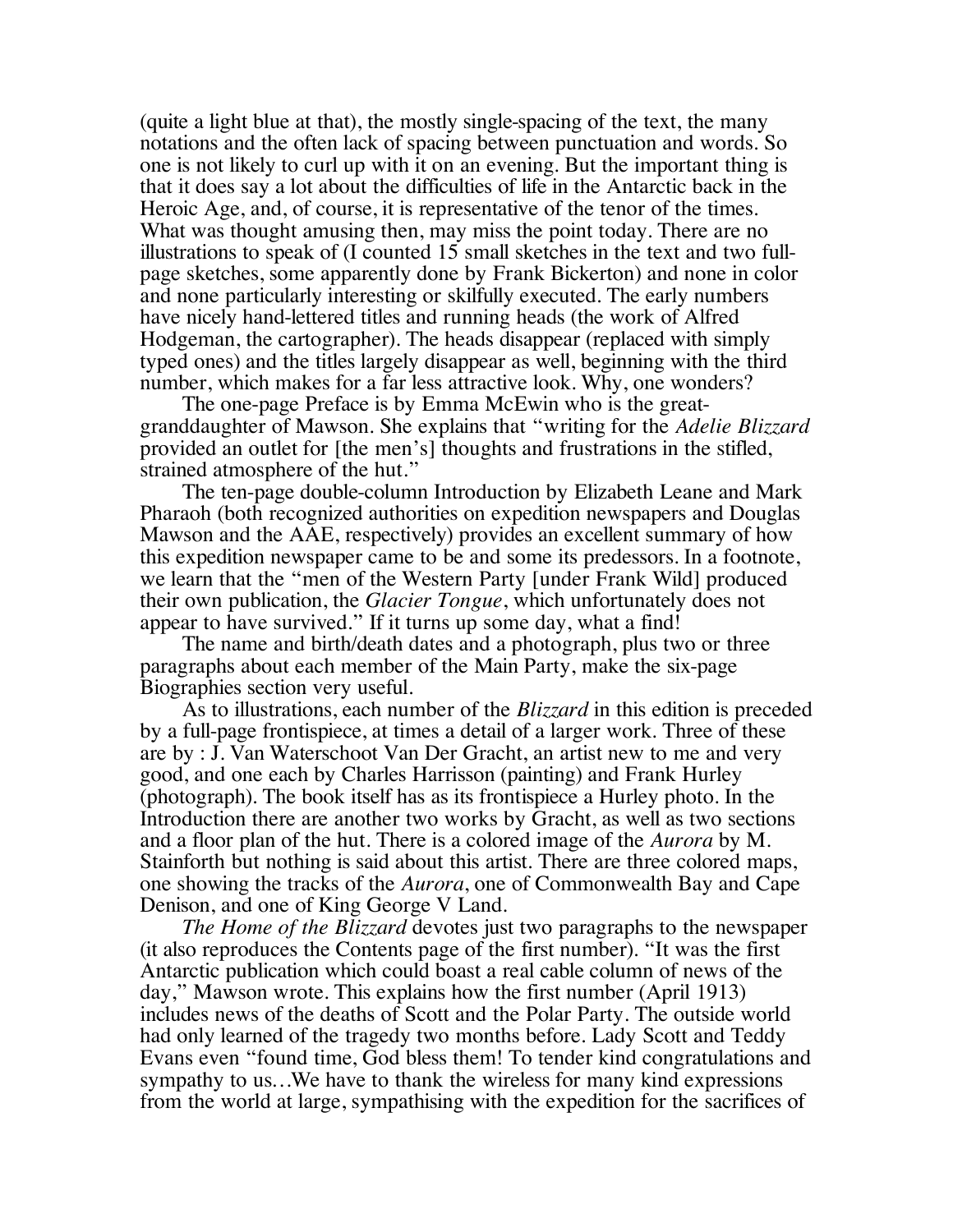the lives of Lieutenant B. E. S. Ninnis, and Dr X. Mertz." The final number of the *Blizzard* contains an account of Amundsen's south pole triumph.

One entry that caught my eye under 'Births, Deaths, Marriages' in the first number:

"Deaths:– On April 23rd, suddenly, of a Winchester bullet, following severe lacerations from other dogs, *Lasseson* [sic], formerly of Framheim, Ross Sea, Antarctica.

> Farewell, poor Lass, you pretty dog, With friendly ways and training blended, From Greenland to Antarctic ice,

At last your weary journey's ended.

Inserted by his sorrowing master."

(Why the Framheim reference? Amundsen gave the expedition 21 dogs when he stopped in Hobart on his return from the south. These came down in the *Aurora*. Some returned to Australia afterwards and apparently descendants can still be found there!)

What I'd be curious about would be some information on the original *Adelie Blizzard*. Was it bound? And if so, in the Antarctic or only after the expedition erturned home? Were no carbon copies made? Does the typewriter still exist? Has any of it, other than the contents page referred to above, ever been reproduced. And why wasn't Archie McLean's Preface included?

Explanatory notes throughout would have been helpful but as this is a facsimile it might have been too difficult or awkward to do well.

The one edition I have not personally seen is the decorative cloth version; as the deluxe edition is sold out, one will be confronted with a hard choice. I think the soft cover edition represents good value.

Herewith the contents:–

Acknowledgements, vi Subscribers, vii Preface by Emma McEwin (great-granddaughter of Sir Douglas Mawson), ix Introduction by Dr Elizabeth Leane and Mark Pharaoh, xi-xx Biographies, xxi-xxvi

**The Adelie Blizzard** April 1913 Volume 1; Number 1 (original pages 1-26)

Editorial Southern Sledging Song A Phantasm of the Snow The Romance of Exploration–The first crossing of Greenland (Nansen) Ode to Tobacco Punch, the dinner epilogue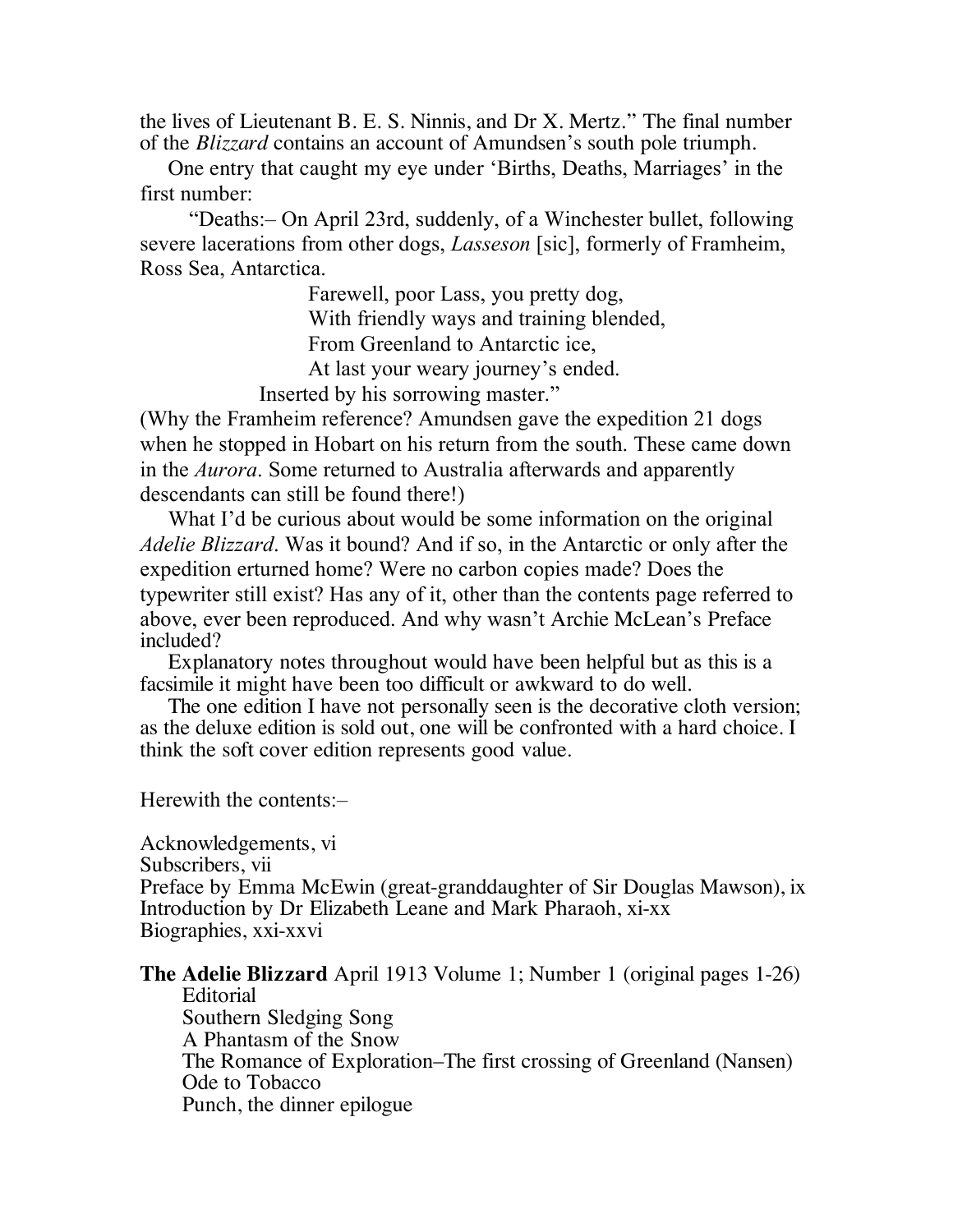To the Editor Scott's British Antarctic Expedition Statics and Antarctics Wireless–the realization Births, Deaths and Marriages The Evolution of Women A Concise Narrative The Daylight Proposition Meteorological and Magnetic Notes Calendar Rhymes Answers to Correspondents

## **The Adelie Blizzard** May 1913 Volume 1; Number 2 (original pages 27-71)

Editorial. The Merry Month of May "Lure of Little Voices" Statics and Antarctics Cornered! Psychosis of a Birthday Cook A Concise Narrative–continued from April number Chicanery in King George 5th Land To a Diatom Love and Kisses Public Notice The Romance of Exploration–Antarctica (Nordenskjold) Answers to Correspondents By the Hurricane Lamp Sporting The Commercial Resources of Antarctica (Whales and Whaling) Meteorological Notes Calendar Rhymes Advertisements

## **The Adelie Blizzard** May 1913 Volume 1; Number 3 (original pages 72- 129)

Editorial–Midwinter's Day An Adelian Alphabet Sidelights on Cooking Special Notice Statics and Antarctics When your mits begin to go (with apologies to Henry Lawson) His first fling To the Editor The Explorer at Home The Blizzard **Gleanings** The Romance of Exploration Antarctica (Nordenskjold)